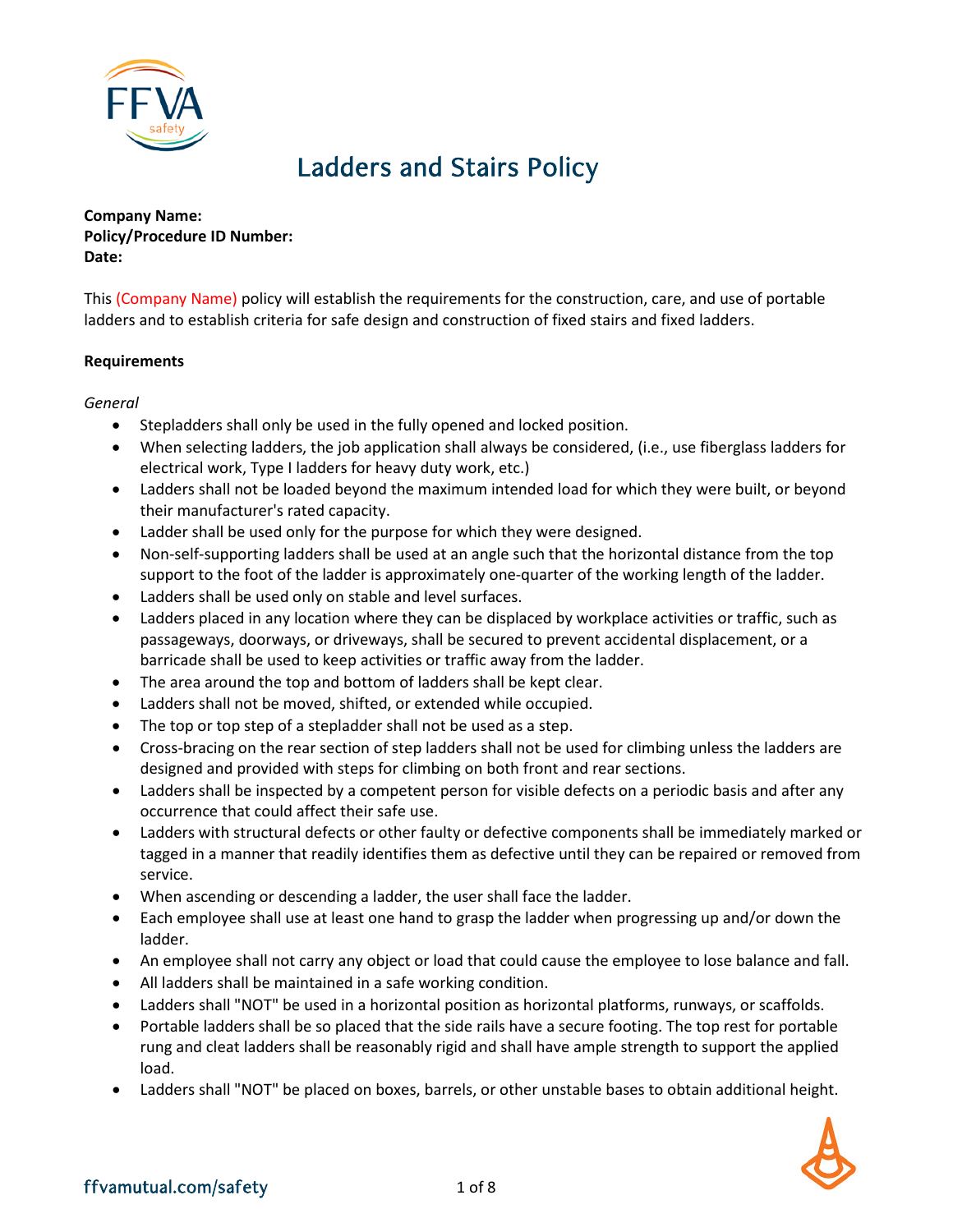# Ladders and Stairs Policy Page 2 of 8

- Short ladders shall "NOT" be spliced together to provide long sections.
- Ladders made by fastening cleats across a single rail shall "NOT" be used.
- Ladders shall "NOT" be used as guys, braces, or skids, or for other than their intended purposes.
- Portable rung ladders with reinforced rails shall be used only with the metal reinforcement on the underside.
- No ladder should be used to gain access to a roof unless the top of the ladder shall extend at least 3 feet above the point of support, at eave, gutter, or roofline.
- Middle and top section of sectional or window cleaner's ladders should not be used for bottom section unless the user equips them with safety shoes.
- The user should equip all portable rung ladders with non-slip bases when there is a hazard of slipping. Non-slip bases are not intended as a substitute for care in safely placing, lashing, or holding a ladder that is being used upon oily, metal, concrete, or slippery surfaces.
- If ladders are exposed to oil and grease, equipment should be cleaned of oil, grease, or slippery materials.
- Metal bearings of locks, wheels, pulleys, etc., shall be frequently lubricated.
- Safety feet and other auxiliary equipment shall be kept in good condition to insure proper performance.
- The top of the ladder shall be placed with the two rails supported unless equipped with a single support attachment.
- Ladders should not be used as a brace, skid, guy or gin pole, gangway, or for other uses than that for which they were intended, unless specifically recommended for use by the manufacturer.
- Step ladders longer than 20 feet shall "NOT" be supplied.
- Stepladders shall be of one of the following types:
	- o Type I-Industrial stepladder, 3 to 20 feet for heavy duty, such as utilities, contractors, and industrial use.
	- o Type II-Commercial stepladder, 3 to 12 feet for medium duty, such as painters, offices, and light industrial use.

**NOTE:** If the above rules cannot be met, then the ladder shall not be used for the job. An alternate method of completing the work must be employed, (i.e., Simon lifts, bucket trucks, etc.)

### *Fixed Industrial Stairs*

- Fixed stairs shall be provided for access from one structure level to another where operations necessitate regular travel between levels and for access to operating platforms at any equipment that requires attention routinely during operations.
- Fixed stairs shall be provided where access to elevations is daily or at each shift for such purposes as gauging, inspection, regular maintenance, etc., where such work may expose employees to acids, caustics, gases, or other harmful substances, or for which purposes the carrying of tools or equipment by hand is normally required.
- Spiral stairways shall not be permitted except for special limited usage and secondary access situations where it is not practical to provide a conventional stairway.
- Winding stairways may be installed on tanks and similar round structures where the diameter of the structure is not less than five feet.
- Fixed stairs shall be designed and constructed to carry a load of five times the normal live load anticipated but never of less strength than to carry safely a moving concentrated load of 1,000 pounds.
- Fixed stairways shall have a minimum width of 22 inches.
- Fixed stairs shall be installed at angles to the horizontal of between 30 and 50 degrees.

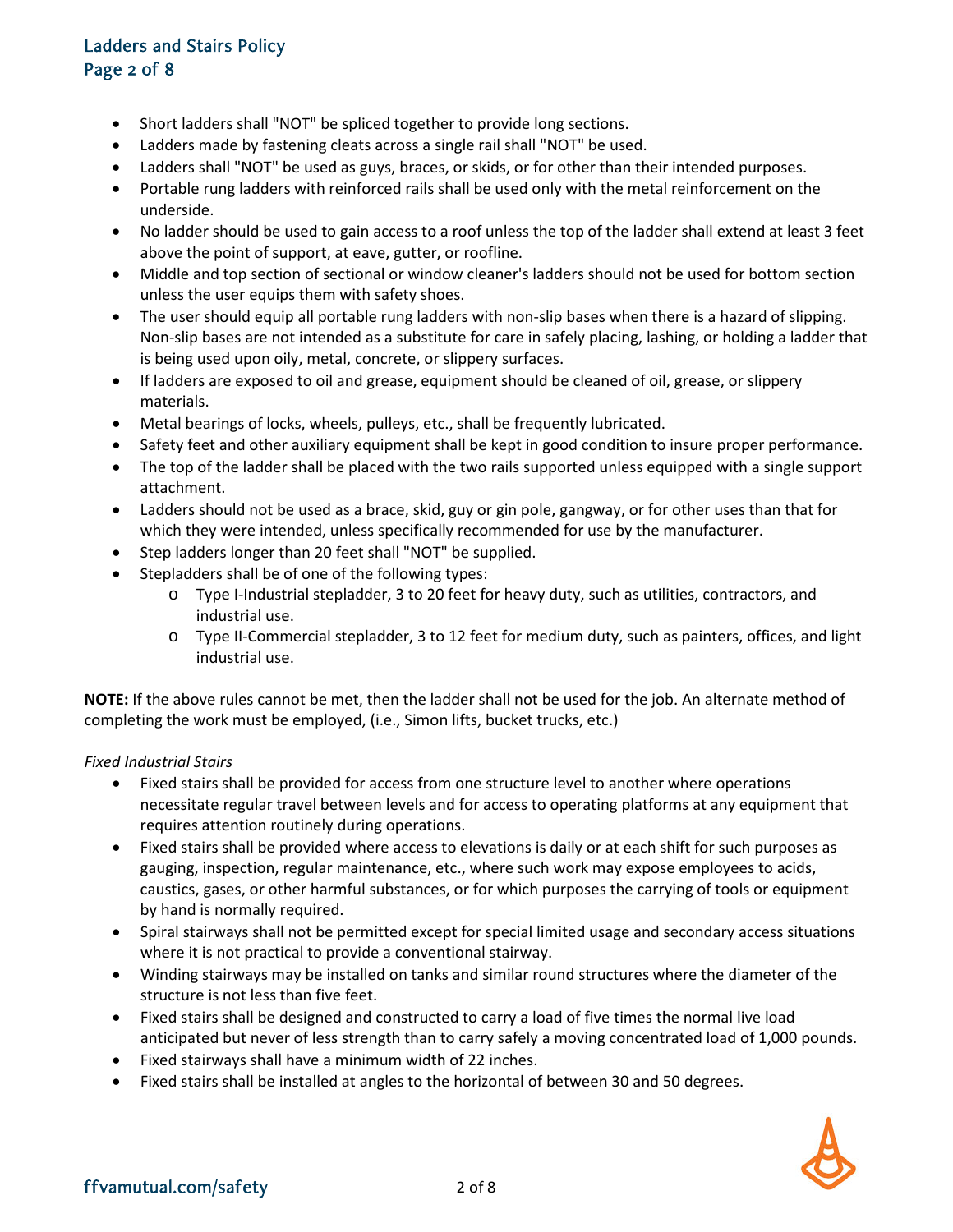# Ladders and Stairs Policy Page 3 of 8

- All treads shall be reasonably slip-resistant and the nosing shall be of non-slip finish.
- Rise height and tread width shall be uniform throughout any flight of stairs including any foundation structure used as one or more treads of the stairs.
- Stairway platforms shall be no less than the width of a stairway and a minimum of 30 inches in length measured in the direction of travel.
- Standard railings shall be provided on the open sides of all exposed stairways and stair platforms.
- Handrails shall be provided on at least one side of closed stairways preferably on the right side descending.
- Vertical clearance above any stair tread to an overhead obstruction shall be at least 7 feet measured from the leading edge of the tread.

### *Portable Wood Ladders*

- All wood ladders shall be free from sharp edges and splinters; sound and free from accepted visual inspection from shake, wane, compression failures, decay, or other irregularities.
- Low-density wood should "NOT" be used for wood ladders.
- If temporary ladders are built during construction they should be capable of supporting at least four times the maximum intended load, except that metal or plastic ladders should be able to sustain at least 3.3 times the maximum intended load.
- Temporary ladders shall only be used for construction and shall "NOT" be used for any other applications.
- Uniform step spacing shall be employed which shall be "NOT" more than 12 inches.
- Steps shall be parallel and level when the ladder is in position for use.
- The minimum width between side rails at the top, inside to inside, shall be "NOT" less than 11 1/2 inches.
- From top to bottom, the side rails shall spread at least 1 inch for each foot of length of stepladder.
- A metal spreader or locking device of sufficient size and strength to securely hold the front and back sections in open positions shall be a component of each stepladder.
- The spreader shall have all sharp points covered or removed to protect the user.
- Single ladders longer than 30 feet shall "NOT" be supplied.
- Two-section extension ladders longer than 60 feet shall "NOT" be supplied. All ladders of this type shall consist of two sections; one to fit within the side rails of the other, and arranged in such a manner that the upper section can be raised or lowered.
- Assembled combinations of sectional ladders longer than lengths specified in this procedure shall "NOT" be used.
- Trestle ladders, or extension sections or base sections of extension trestle ladders longer than 20 feet shall "NOT" be supplied.
- Painter's stepladders longer than 12 feet shall "NOT" be supplied.
- Mason's ladders longer than 40 feet shall "NOT" be supplied.
- Trolley ladders and side-rolling ladders longer than 20 feet should "NOT" be supplied.

#### *Portable Metal Ladders*

- Design of ladders shall be such as to produce a ladder without structural defects or accident hazards such as sharp edges, burrs, etc.
- The metal selected shall be of sufficient strength to meet the test requirements, and shall be protected against corrosion unless inherently corrosion resistant.
- The spacing of rungs or steps shall be on 12 inch centers.
- Rungs and steps shall be corrugated, knurled, dimpled, coated with skid-resistant material, or otherwise treated to minimize the possibility of slipping.

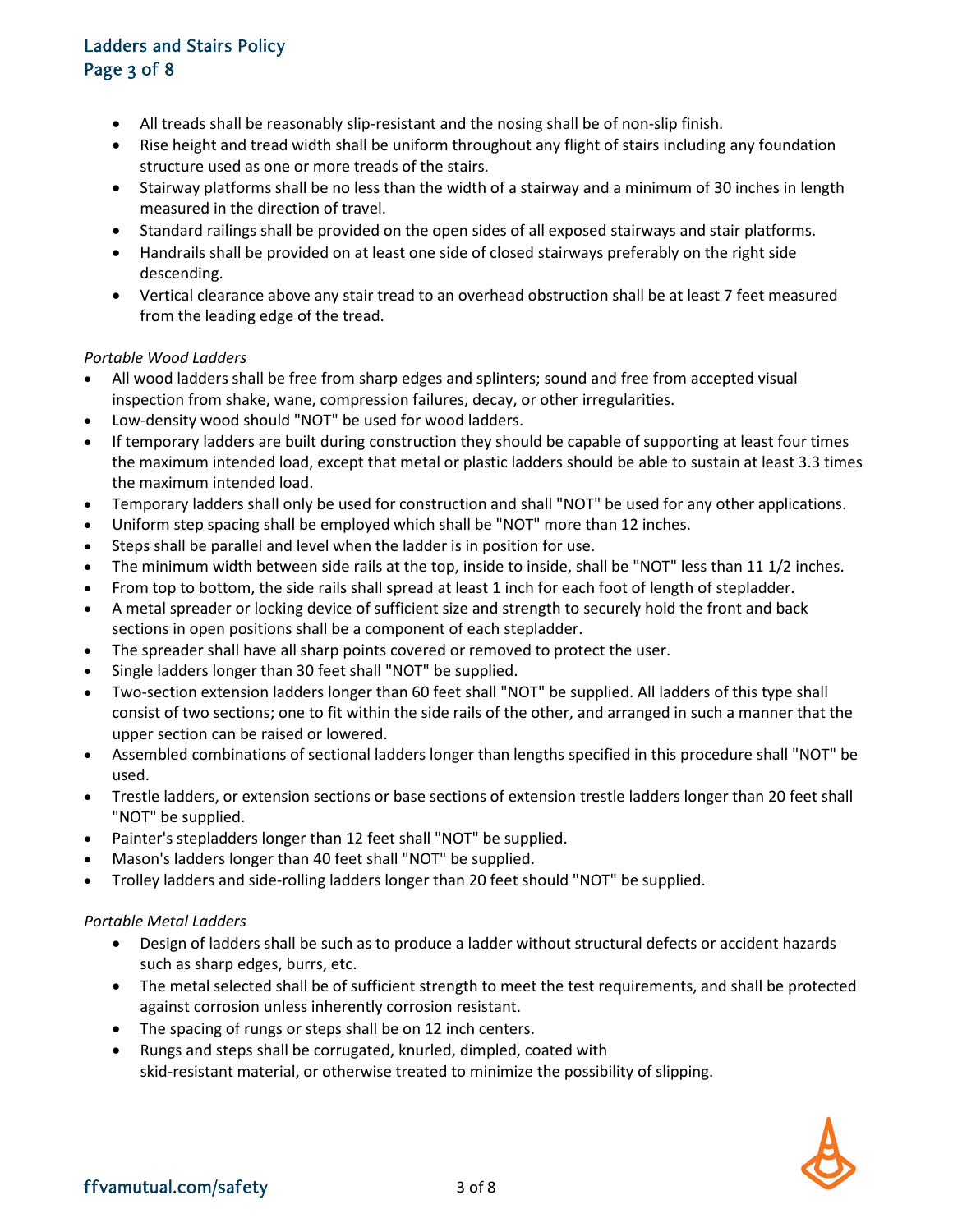# Ladders and Stairs Policy Page 4 of 8

- The minimum width between side rails of a straight ladder or any section of an extension ladder shall be 12 inches.
- Two-section ladders shall not exceed 48 feet in length and over two-section ladders shall not exceed 60 feet in length.
- Based on the nominal length of the ladder, each section of a multi-sectional ladder shall overlap the adjacent section by at least the number of feet stated in the following:

| Normal length of the ladder (feet) | Overlap (feet) |
|------------------------------------|----------------|
| Up to and including 36             |                |
| Over 36, up to and including 48    |                |
| Over 48, up to $60$                |                |

- Extension ladders shall be equipped with positive stops, which should ensure the overlap specified in the table above.
- The bottoms of the four rails are to be supplied with insulating non-slip material for the safety of the user.
- A metal spreader or locking device of sufficient size and strength to securely hold the front and back sections in the open position shall be a component of each stepladder.
- The spreader shall have all sharp points or edges covered or removed to protect the user.
- Trestle ladders or extensions sections or base sections of trestle ladders shall be not more than 20 feet of length.
- The length of a platform ladder shall not exceed 20 feet.

### *Fixed Ladders*

- All ladders, appurtenances, and fastenings shall be designed to meet the following requirements:
	- o The minimum design live load shall be a single concentrated load of 200 pounds.
	- o The number and position of additional concentrated live-load units of 200 pounds each as determined from anticipated usage of the ladder shall be considered in the design.
	- o The live loads imposed by persons occupying the ladder shall be considered to be concentrated at such points as will cause the maximum stress in the structural member being considered.
- The weight of the ladder and attached appurtenances together with the live load shall be considered in the design of rails and fastenings.
- Design stresses for wood ladders should not be exceeded.
- All rungs shall have a minimum diameter of three-fourths inch for metal ladders, except for those used in a corrosive atmosphere where the rungs will be 1 inch in diameter and for wood ladders which shall be a minimum of 1 1/8 inches in diameter.
- The distance between rungs, cleats, and steps shall not exceed 12 inches and shall be uniform throughout the length of the ladder.
- The minimum clear length of rungs or cleats shall be 16 inches.
- Rungs, cleats, and steps shall be free of splinters, sharp edges, burrs, or projections, which may be a hazard.
- The rungs of an individual-rung ladder shall be so designed that the foot cannot slide off the end.
- Side rails which might be used as a climbing aid shall be of such cross sections as to afford adequate gripping surface without sharp edges, splinters, or burrs.
- Fastenings shall be an integral part of fixed ladder design.

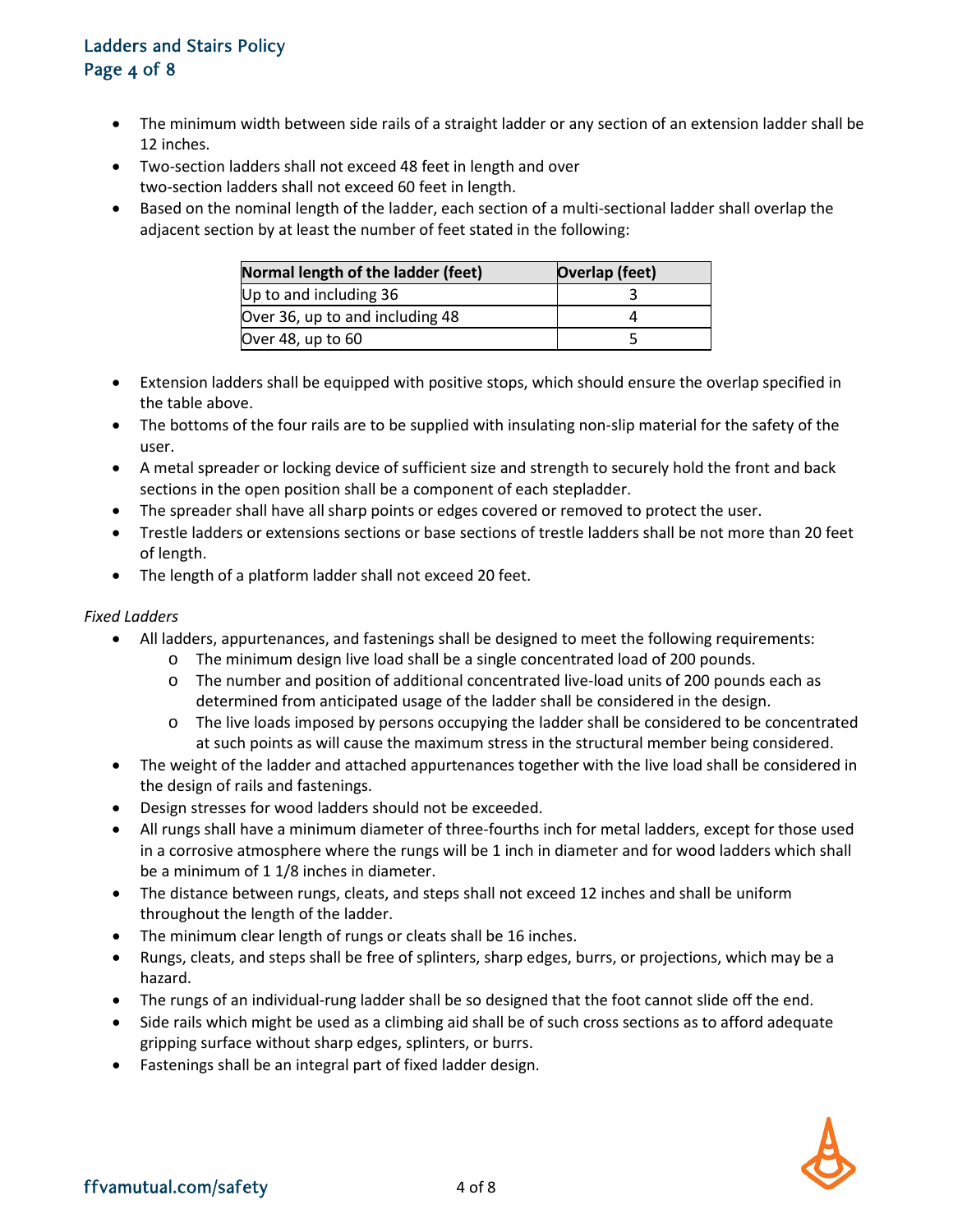# Ladders and Stairs Policy Page 5 of 8

- All splices made by whatever means shall meet design requirements as noted in this procedure and shall have a smooth transition with original members, with no sharp or extensive protrusions.
- Adequate means shall be employed to protect dissimilar metals from electrolytic action when such metals are joined.
- Metal ladders and appurtenances shall be painted or otherwise treated to resist corrosion and rusting when location demands. Ladders formed by individual metal rungs imbedded in concrete, which serve as access to pits and to other areas under floors, are frequently located in an atmosphere that causes corrosion and rusting. To increase rung life in such atmosphere, individual metal rungs shall have a minimum diameter of 1 inch or shall be painted or otherwise treated to resist corrosion or rusting.
- Wood ladders when used under conditions where decay may occur shall be treated with a nonirritating preservative, and the details shall be such as to prevent or minimize the accumulation of water on wood parts.
- When different types of materials are used in the construction of a ladder, the materials used shall be so treated as to have no deleterious effect upon the other.
- On fixed ladders, the perpendicular distance from the centerline of the rungs to the nearest permanent object on the climbing side of the ladder shall be 36 inches for a pitch of 76 degrees, and 30 inches for a pitch of 90 degrees with minimum clearances for intermediate pitches varying between these two limits in proportion to the slope.
- A clear width of at least 15 inches shall be provided each way from the centerline of the ladder in the climbing space, except when cages or wells are necessary.
- Ladders equipped with cage or baskets are exempt from the above provisions but cages shall not extend less than 27 or more than 28 inches from the centerline of the rungs of the ladder. Cage shall not be less than 27 inches in width. The inside shall be clear of projections. Vertical bars shall be located at a maximum spacing of 40 degrees around the circumference of the cage; this will give a maximum spacing of approximately 9 1/2 inches, center to center.
- The distance from the centerline of rungs, cleats, or steps to the nearest permanent object in back shall be not less than 7 inches.
- The distance from the centerline of the grab bar to the nearest permanent object in back of the grab bars shall be not less than 4 inches.
- Grab bars shall not protrude on the climbing side beyond the rungs of the ladder which they serve.
- The step-across distance from the nearest edge of ladder to the nearest edge of equipment or structure shall not be more than 12 inches, or less than 2 1/2 inches.
- Counterweighted hatch covers shall open a minimum of 60 degrees from the horizontal. The distance from the centerline of rungs or cleats to the edge of the hatch opening on the climbing side shall not be less than 24 inches for offset wells or 30 inches for straight wells.
- There shall not be protruding potential hazards within 24 inches of the centerline of rungs or cleats; any such hazards within 30 inches of the centerline of the rungs or cleats shall be fitted with deflector plates at an angle of 60 degrees from the horizontal.
- Cages or wells shall be provided on ladders of more than 20 feet to a maximum unbroken length of 30 feet.
- Cages shall extend a minimum of 42 inches above the top of landing, unless other acceptable protection is provided.
- Cages shall extend down the ladder to a point not less than 7 feet or more than 8 feet above the base of the ladder, with bottom flared not less than 4 inches, or portion of cage opposite ladder shall be carried to the base.
- The inside shall be clear of projections.

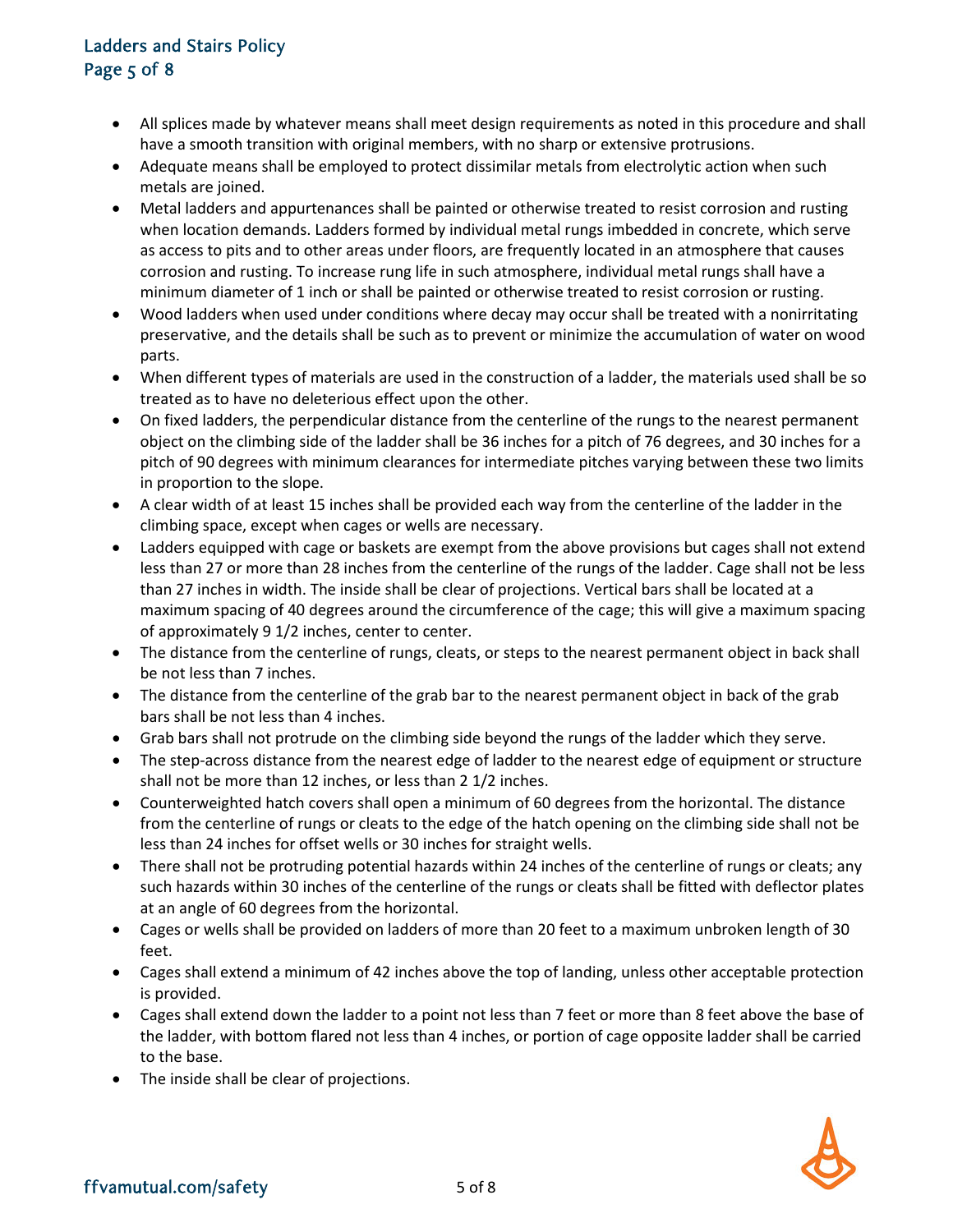### Ladders and Stairs Policy Page 6 of 8

- Ladder wells shall have a clear width of at least 15 inches measured each way from the centerline of the ladder. Smooth-walled wells shall be a minimum of 27 inches from the centerline of rungs to the well wall on the climbing side of the ladder.
- Where other obstructions on the climbing side of the ladder exist, there shall be a minimum of 30 inches from the centerline of the rungs.
- When ladders are used to ascend to heights exceeding 20 feet (except on chimneys), landing platforms shall be provided for each 30 feet of height or fraction thereof, except that, where no cage, well, or ladder safety device is provided, landing platforms shall be provided for each 20 feet of height or fraction thereof and:
- Each ladder section shall be offset from adjacent sections.
- Where installation conditions (even for a short, unbroken length) require that adjacent sections be offset, landing platforms shall be provided to each offset.
- Where a man has to step a distance greater than 12 inches from the centerline of the rung of a ladder to the nearest edge of structure or equipment, a landing platform shall be provided. The minimum stepacross distance shall be 2 1/2 inches.
- All landing platforms shall be equipped with standard railings and toe-boards, so arranged as to give safe access to the ladder.
- Platforms shall be not less than 24 inches in width and 30 inches in length.
- One rung of any section of ladder shall be located at the level of the landing laterally served by the ladder.
- Where access to the landing is through the ladder, the same rung spacing as used on the ladder shall be used from the landing platform to the first rung below the landing.
- The side rails of through or side-step ladder extensions shall extend 3 1/2 feet above parapets and landings. For through ladder extensions, the rungs shall be omitted from the extension and shall have not less than 18 or more than 24 inches clearance between rails.
- For side step or offset fixed ladder sections, at landings, the side rails and rungs shall be carried to the next regular rung beyond or above the 3 1/2 feet minimum.
- Grab bars shall be spaced by a continuation of the rung spacing when they are located in the horizontal position.
- Vertical grab bars shall have the same spacing as the ladder side rails.
- Grab-bar diameters shall be the equivalent of the round-rung diameters.
- Ladder safety devices may be used on tower, water tank, and chimney ladders over 20 feet in unbroken length in lieu of cage protection. No landing platform is required in these cases.
- All ladder safety devices such as those that incorporate life belts, friction brakes, and sliding attachments shall meet the design requirements of the ladders which they serve.
- The preferred pitch of fixed ladders shall be considered to come in the range of 75 to 90 degrees with the horizontal.
- Fixed ladders shall be considered as substandard if they are installed within the substandard pitch range of 60 and 75 degrees with the horizontal.
- Substandard fixed ladders are permitted only where it is found necessary to meet conditions of installation.
- This substandard pitch range shall be considered as a critical range to be avoided, if possible.
- Ladders having a pitch in excess of 90 degrees with the horizontal are prohibited.

*Training*

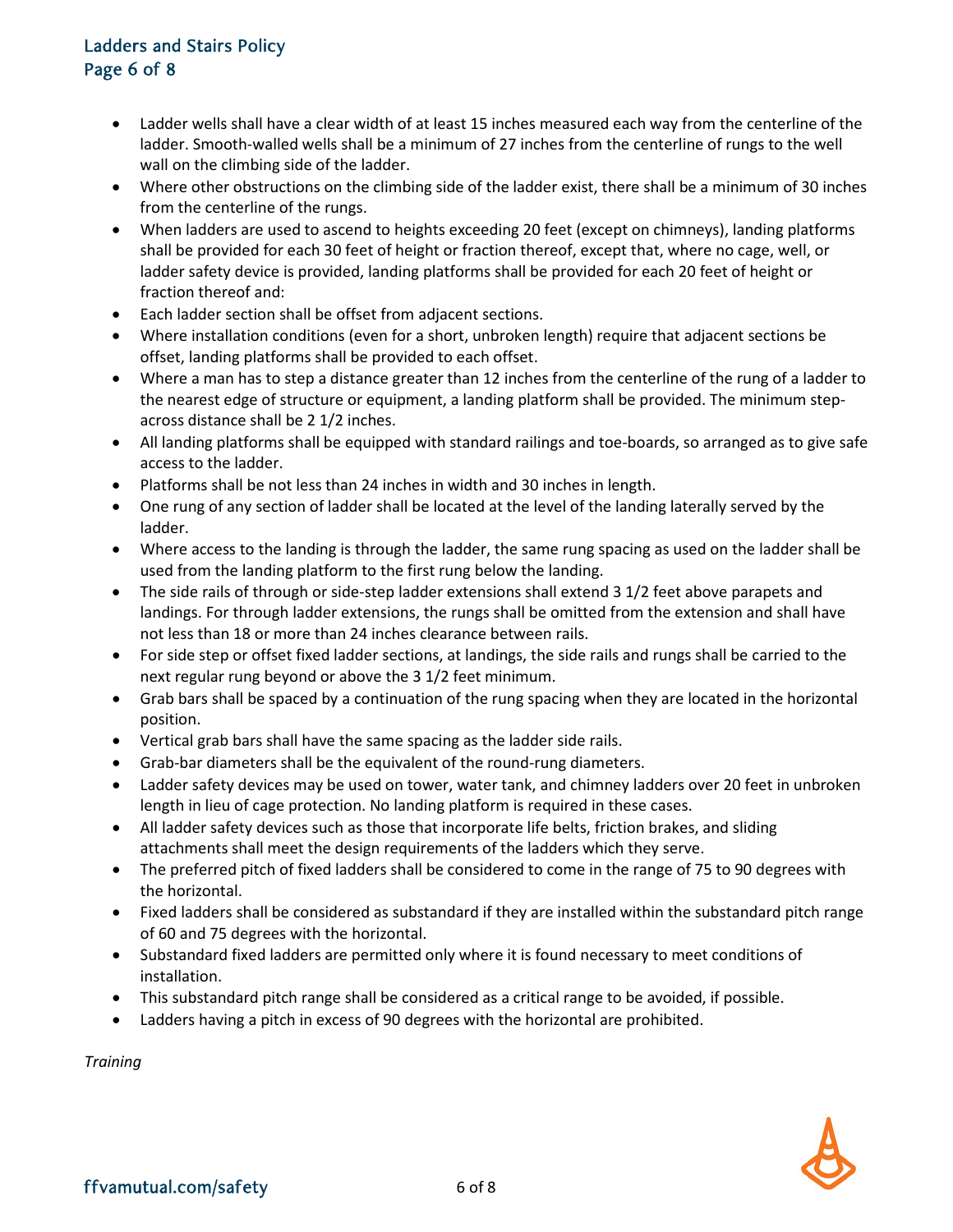# Ladders and Stairs Policy Page 7 of 8

Training shall be provided to each employee using ladders and stairways as necessary. The program shall include the following:

- The nature of fall hazards in the work area.
- The proper use, placement, and care in handling of stairways and ladders.
- The maximum intended load-carrying capabilities of ladders.
- The requirements contained in this document.

### **Roles and Responsibilities**

### *Management*

Ensure timely and appropriate actions are taken to abate discrepancies noted during housekeeping assessments.

Ensure employees are knowledgeable in the portions of this procedure applicable to their jobs. Performs quarterly inspects utilizing the attached checklist to verify compliance with this document.

### *Employees*

Comply with the policies and training requirements directed by this procedure. Make sure they do not perform any task requiring formal training until such time that the required training is completed and documented.

Refuse to operate any piece of equipment for which they are not familiar and/or properly training.

### *Safety Department*

Ensures implementation of this procedure and revisions to this procedure based on changes to referenced documents or a determination of deficiencies in work processes of procedures. Develop programs and procedures that promote safety. Provide technical training in compliance with this procedure.

### **Definitions**

- **Cleat** A ladder crosspiece of rectangular cross section placed on edge upon which a person may step while ascending or descending a ladder.
- **Fixed Industrial Stairs** These are permanent stairs. They may be indoors or outdoors. These include standard stairway entrances to buildings, exterior stairways, and stairway systems.
- **Fixed Ladder** A fixed ladder is a ladder that is attached in such a way that it is not easily movable. These are normally ladders attached to the side of a building or structure. They may include cages or ladder climb devices or may simply be very short ladders such as embedded stair rungs in a manhole or vault.
- **Handrail** A rail used to provide employees with a handhold for support.
- **Mason's Ladder** A special type of single ladder intended for use in heavy construction work.
- **Maximum Intended Load** The total load of all employees, equipment, tools, materials, transmitted loads, and other loads anticipated to be applied to a ladder component at any one time.
- **Nosing** The portion of a tread projecting beyond the face of the riser immediately below.
- **Portable Ladder** A portable ladder is a ladder that is not permanently affixed to a structure. Designs vary. Examples include the standard step ladder, extension ladders, and a multitude of specialty ladders that may be shaped into various shapes to accommodate special circumstances.